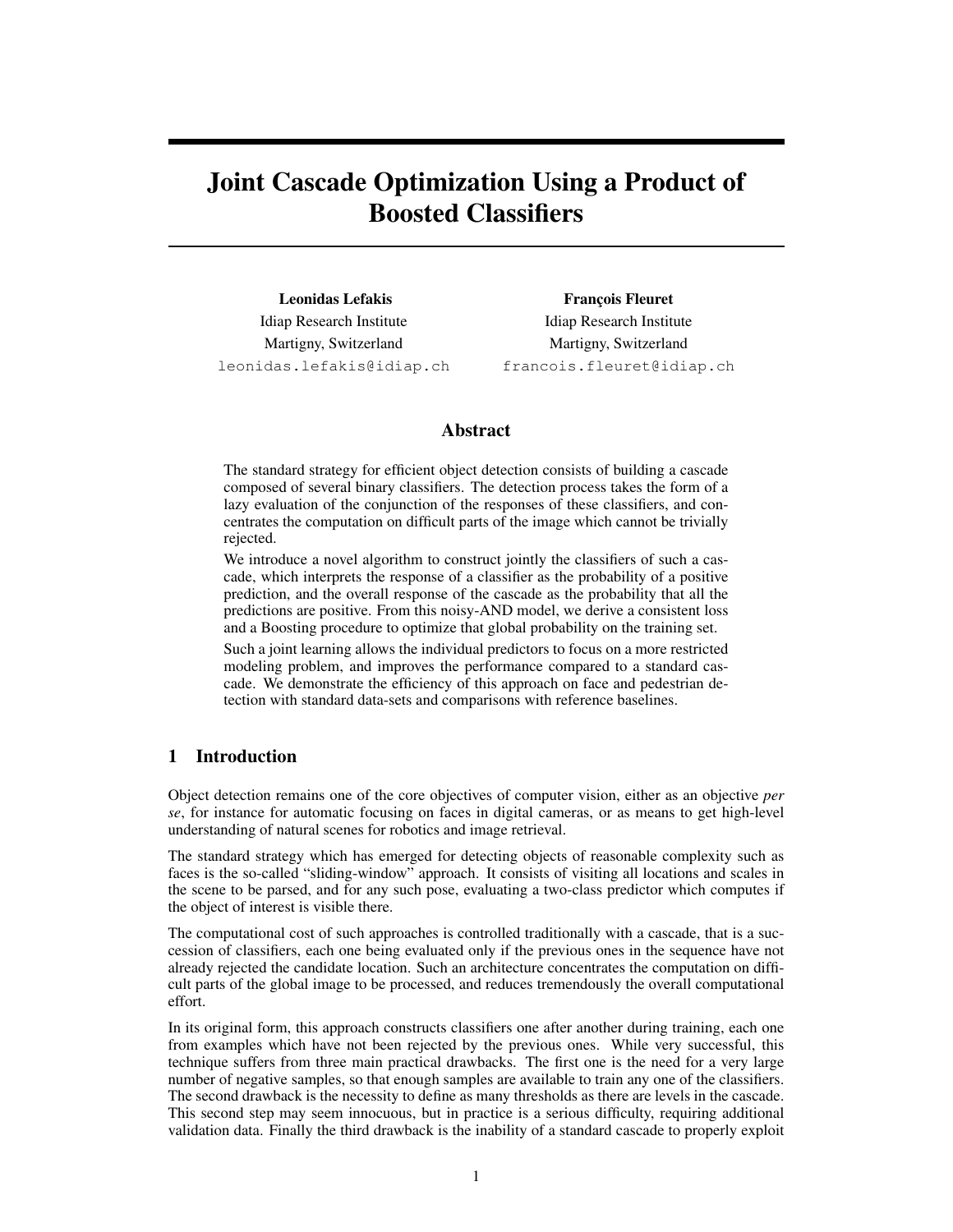the trade-off between the different levels. A response marginally below threshold at a certain level is enough to reject a sample, even if classifiers at other levels have strong responses.

At a more conceptual level, standard training for cascades does not allow the classifiers to exploit their joint modeling: Each classifier is trained as if it has to do the job alone, without having the opportunity to properly balance its own modeling effort and that of the other classifiers.

The novel approach we propose here is a *joint learning* of the classifiers constituting a cascade. We interpret the individual responses of the classifiers as probabilities of responding positively, and define the overall response of the cascade as the probability of all the classifiers responding positively under an assumption of independence. Instead of training classifiers successively, we directly minimize a loss taking into account this global response. This noisy-AND model leads to a very simple criterion for a new Boosting procedure, which improves all the classifiers symmetrically on the positive samples, and focuses on improving the classifier with the best response on every negative sample.

We demonstrate the efficiency of this technique for face and pedestrian detection. Experiments show that this joint cascade learning requires far less negative training examples, and achieves performance better than standard cascades without the need for intensive bootstrapping. At the computational level, we propose to optimally permute the order of the classifiers during the evaluation to reduce the overall number of evaluated classifiers, and show that such optimization allows for better error rates at similar computational costs.

# 2 Related works

A number of methods have been proposed over the years to control the computational cost of machine-learning based object detection. The idea common to these approaches is to rely on a form of adaptive testing : only candidates which cannot be trivially rejected as not being the object of interest will require heavy computation. In practice the majority of the candidates will be rejected with a very coarse criterion, hence requiring very low computation.

## 2.1 Reducing object detection computational cost

Heisele et al. [1] propose a hierarchy of linear Support Vector Machines, each trained on images of increasing resolution, to weed out background patches, followed by a final computationally intensive polynomial SVM. In [2] and [3], the authors use an hierarchy of respectively two and three Support Vector Machines of increasing complexity. Graf et al. [4] introduced the parallel support vector machine which creates a filtering process by combining layers of parallel SVMs, each trained using the support vectors of classifiers in the previous layer.

Fleuret and Geman [5] introduce a hierarchy of classifiers dedicated to positive populations with geometrical poses of decreasing randomness. This approach generalizes the cascade to more complex pose spaces, but as for cascades, trains the classifiers separately.

Recently, a number of scanning alternatives to sliding window have also been introduced. In [6] a branch and bound approach is utilized during scanning, while in [7] a divide and conquer approach is proposed, wherein regions in the image are either accepted or rejected as a whole or split and further processed. Feature-centric approaches is proposed by the authors in [8] and [9].

The most popular approach however, for both its conceptual simplicity and practical efficiency, is the attentional cascade proposed by Viola and Jones [10]. Following this seminal paper, cascades have been used in a variety of problems [11, 12, 13].

## 2.2 Improving attentional cascades

In recent years approaches have been proposed that address some of the issues we list in the introduction. In [14] the authors train a cascade with a global performance criteria and a single set of parameters common to all stages. In [15] the authors address the asymmetric nature of the stage goals via a biased minimax probability machine, while in [16] the authors formulate the stage goals as a constrained optimization problem. In [17] a alternate boosting method dubbed FloatBoost is proposed. It allows for backtracking and removing weak classifiers which no longer contribute.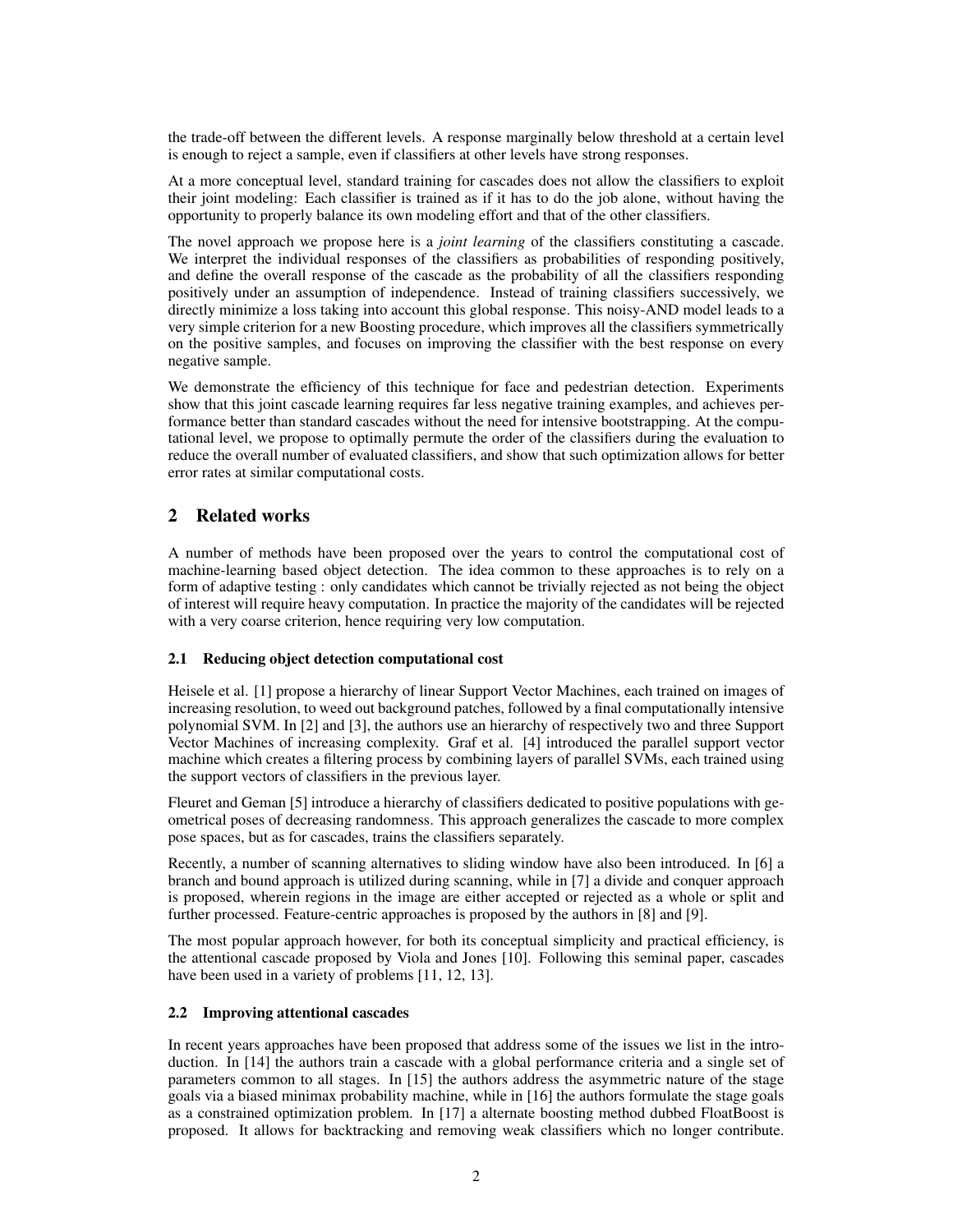#### Table 1: Notation

- $(x_n, y_n), n = 1, \ldots, N$ , training examples.
	- K number of levels in the cascade.
	- $f_k(x)$  non-thresholded response of classifier k. During training,  $f_k^t(x)$  stands for that response after t steps of Boosting.
	- $p_k(x) = \frac{1}{1 + \exp(-f_k(x))}$  probability of classifier k to response positively on x. During training,  $p_k^t(x)$  stands for the same value after t steps of Boosting, computed from  $f_k^t(x)$ .
	- $p(x) = \prod_k p_k(x)$  posterior probability of sample x to be positive, as estimated jointly by all the classifiers of the cascade. During training,  $p<sup>t</sup>(x)$  is that value after only t steps of Boosting, computed from the  $p_k^t(x)$ .

Sochman and Matas [18] presented a Boosting algorithm based on sequential probability ratio tests, minimizing the average evaluation time subject to upper bounds on the false negative and false positive rates. A general framework for probabilistic boosting trees (of which cascades are a degenerated case) was proposed in [19]. In all these methods however, a set of free parameters concerning detection and false alarm performances must be set during training. As will be seen, our method is capable of postponing any decisions concerning performance goals until after training.

The authors in [20] use the output of each stage as an initial weak classifier of the boosting classifier in the next stage. This allows the cascade to retain information between stages. However this approach only constitutes a backward view of the cascade. No information concerning the future performance of the cascade is available to each stage. In [21] sample traces are utilized to keep track of the performance of the cascade on the training data, and thresholds are picked after the cascade training is finished. This allows for reordering of cascade stages. However besides a validation set, a large number of negative examples must also be bootstrapped not only during the training phase, but also during the post-processing step of threshold and order calibration. Furthermore, different learning targets are used in the learning and calibration phases.

To our knowledge, very little work has been done on the joint optimization of the cascaded stages. In [22] the authors attempt to jointly optimize a cascade of SVMs. As can be seen, a cascade effectively performs an AND operation over the data, enforcing that a positive example passes all stages; and that a negative example be rejected by at least one stage. In order to simulate this behavior, the authors attempt to minimize the maximum hinge loss over the SVMs for the positive examples, and to minimize the product of the hinge losses for the negative examples. An approximate solution to this formulation is found via cyclic optimization. In [23] the authors present a method similar to ours, jointly optimizing a cascade using the product of the output of individual logistic regression base classifiers. Their method attempts to find the MAP-estimate of the optimal classifier weights using cyclic coordinate descent. As is the case with the work in [22], the authors consider the ordering of the stages a priori fixed.

## 3 Method

Our approach can be interpreted as a noisy-AND: The classifiers in the cascade produce stochastic Boolean predictions, conditionally independent given the signal to classify. We define the global response of the cascade as the probability that all these predictions are positive.

This can be interpreted as if we were first computing from the signal  $x$ , for each classifier in the cascade, a probability  $p_k(x)$ , and defining the response of the cascade as the probability that K independent Bernoulli variables of parameters  $p_1(x), \ldots, p_k(x)$  would all be equal to 1. Such a criterion takes naturally into account the confidence of individual classifiers in the final response, and introduces an additional non-linearity in the decision function.

This approach is related to the noisy-OR proposed in [24] for multi-view object detection. However, their approach aims at decomposing a complex population into a collection of homogeneous populations, while our objective is to speed up the computation for the detection of a homogeneous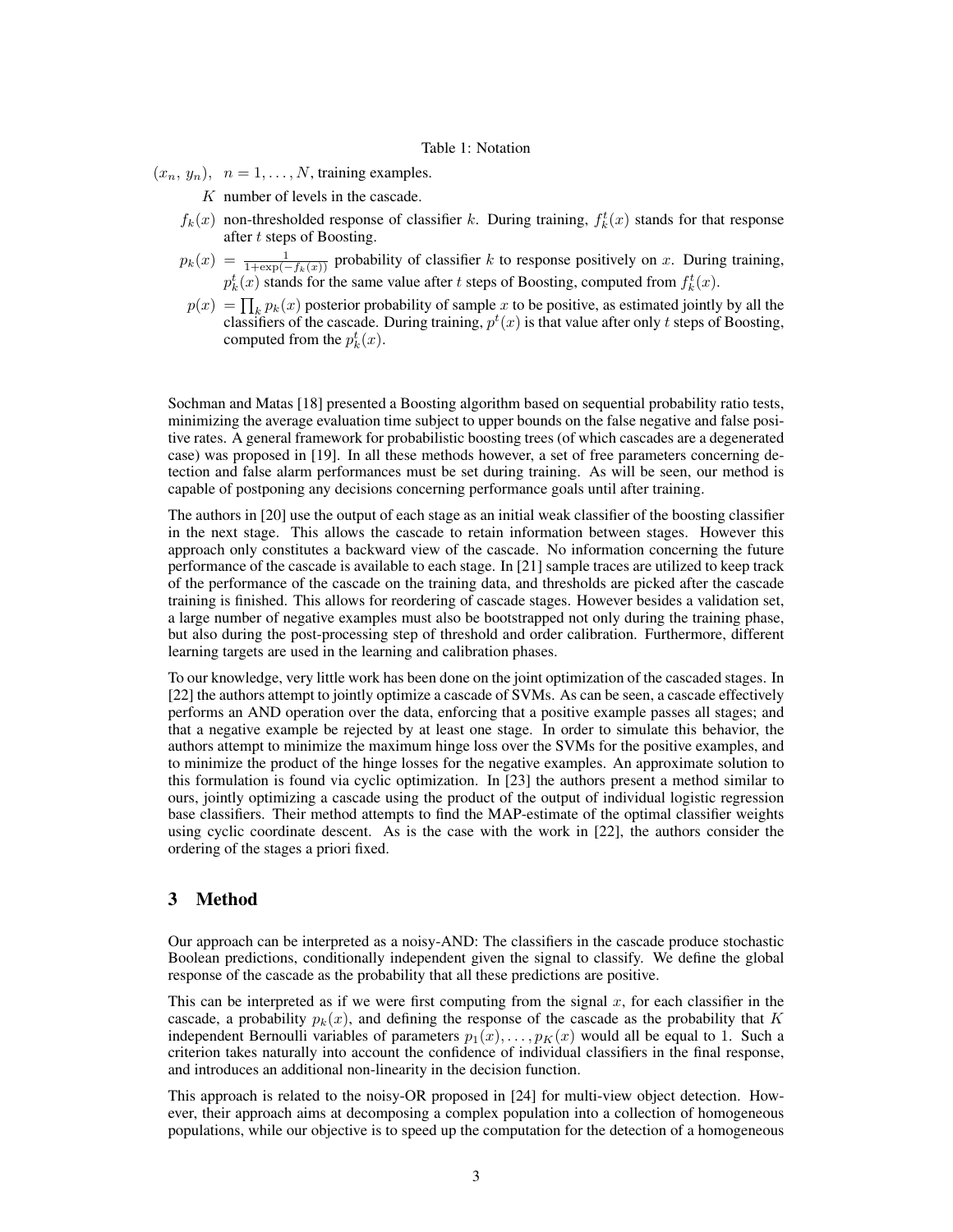population. In some sense the noisy-OR they propose and the noisy-AND we use for training are addressing dual objectives.

#### 3.1 Formalization

Let  $f_k(x)$  stand for the non-thresholded response of the classifier at level k of the cascade. We define

$$
p_k(x) = \frac{1}{1 + \exp(-f_k(x))}
$$
 (1)

as the probabilistic interpretation of the deterministic output of classifier  $k$ .

From that, we define the final output of the cascade as the probability that all classifiers make positive predictions, under the assumption that they are conditionally independent, given  $x$ 

$$
p(x) = \prod_{k=1}^{K} p_k(x).
$$
 (2)

In the ideal Boolean case, an example  $x$  will be classified as positive if and only if all classifiers classify it as such. Conversely the example will be classified as negative if  $p_k(x) = 0$  for at least one  $k$ . This is consistent with the AND nature of the cascade. Of course due to the product, the final classifier is able to make probabilistic predictions rather than solely hard ones as in [22].

#### 3.2 Joint Boosting

Let

$$
(x_n, y_n) \in \mathbb{R}^d \times \{0, 1\}, \quad n = 1, \dots, N
$$
 (3)

denote a training set. In order to train our cascade we consider the maximization of the joint maximum log likelihood of the data:

$$
J = \log \prod_{n} p(x_n)^{y_n} (1 - p(x_n))^{1 - y_n}.
$$
 (4)

At each round  $t$  we sequentially visit each classifier and add a weak learner which locally minimizes *J* the most. If  $p^t(x)$  denotes the overall response of the cascade after having added t weak learners in each classifier, and  $p_k^t(x)$  denotes the response of classifier k at that point – hence a function the response of classifier k at step t,  $f_k^t(x)$  – the score to maximize to select a weak learner  $h_t^k(x_n)$  is:

$$
\sum_{n} w_n^{k,t} h_t^k(x_n) \tag{5}
$$

with

$$
w_n^{k,t} = \frac{\partial J}{\partial f_k(x_n)} = \frac{y_n - p^t(x_n)}{1 - p^t(x_n)} (1 - p_k^t(x_n)).
$$
\n(6)

It should be noted that in this formulation, the weight  $w_n^{k,t}$  are signed, and these assigned to negative examples are negative.

In the case of a positive example  $x_n$  this simplifies to  $w_n^{k,t} = 1 - p_k^t(x_n)$  and thus this criterion pushes every classifier in the cascade to maximize the response on positive samples, irrespective of the performance of the overall cascade.

In the case of a negative example however, the weight update rule becomes  $w_n^{k,t} = \frac{-p^t(x_n)}{1-p^t(x_n)}(1$  $p_k^t(x_n)$ ), each classifier in the cascade is then passed information regarding the overall performance via the term  $\frac{-p^t(x_n)}{1-p^t(x_n)}$ . If the cascade is already rejecting the negative example, then this term becomes 0 and the classifier ignores its performance on the specific example. On the other hand, if the cascade is performing poorly, then the term becomes increasingly large and the classifiers put large weights on that example.

Furthermore, due to the term  $1 - p_k^t(x_n)$ , each classifier puts larger weight on negative examples that it is already performing well on, effectively partitioning the space of negative examples.

The weights of the weak-learners can not be computed in a close formed as for AdaBoost and are estimated through a numerical line-search.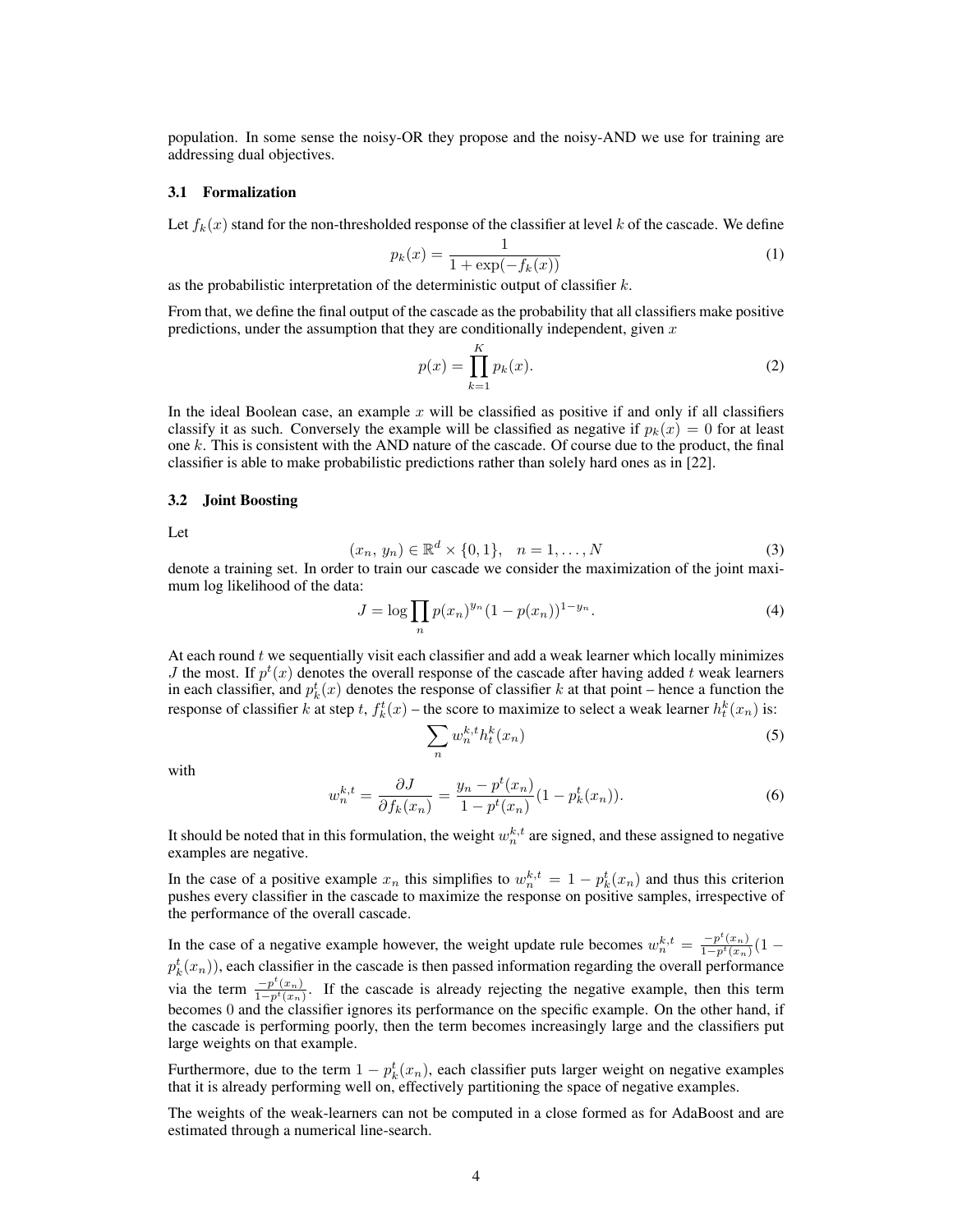#### 3.3 Exponential variant

To assess if the asymptotic behavior of the loss – which is similar in spirit to the logistic one – is critical or not in the performance, we also experimented the minimization of the exponential error of the output.

This translates to the minimization of the cost function :

$$
J^{exp} = \sum_{n} \left(\frac{1 - p(x_n)}{p(x_n)}\right)^{2y_n - 1}
$$
 (7)

and leads to the following expression for the sample weights during Boosting:

$$
w_n^{k,t} = \frac{p_k^t(x_n) - 1}{p^t(x_n)}
$$
\n(8)

for the positive samples and

$$
w_n^{k,t} = \frac{\left(1 - p_k^t(x_n)\right) p^t(x_n)}{\left(1 - p^t(x_n)\right)^2} \tag{9}
$$

for the negative ones.

Such a weighting strongly penalizes outliers in the training set, in a manner similar to Adaboost's exponential loss.

# 4 Experiments

#### 4.1 Implementation Details

We comparatively evaluate the proposed cascade framework on two data-sets. In [10] the authors present an initial comparison between their cascade framework and an AdaBoost classifier on the CMU-MIT data-set. They train the monolithic classifier for 200 rounds and compare it against a simple cascade containing ten stages, each with 20 weak learners. As cascade architecture plays an important role in the final performance of the cascade, and in order to avoid any issues in the comparison pertaining to architectural designs, we keep this structure and evaluate both the proposed cascade and the Viola and Jones cascade, using this architecture. The monolithic classifier is similarly trained for 200 rounds. During the training, the thresholds for each stage in the Viola and Jones cascade are set to achieve a 99.5% detection rate.

As pointed out, our approach does not make use of a validation set, nor uses bootstrapping during training. We experimented with bootstrapping a fixed number  $M$  of negative examples at fixed intervals, similar to [21] and attained higher performance than the one presented here. However it was found that training, was highly sensitive to the choice of  $M$  and that furthermore this choice of M was application specific.

We tested three versions of our JointCascade approach: **JointCascade** is the algorithm described in  $\S$  3.2, **JointCascade Augmented** is the same, but is trained with as many negative examples as the total number used by the Viola and Jones cascade, and JointCascade Exponential uses the same number of negative samples as the basic setting, but uses the exponential version of the loss described in § 3.3.

#### 4.2 Data-Sets

#### 4.2.1 Pedestrians

For pedestrian detection we use the INRIA pedestrian data-set [25], which contains pedestrian images of various poses with high variance concerning background and lighting. The training set consists of 1239 images of pedestrians as positive examples, and 12180 negative examples, mined from 1218 pedestrian-free images. Of these we keep 900 images for training (together with their mirror images, for a total of 1800) and 9000 negative examples. The remaining images in the original training set are put aside to be used as a validation set by the Viola and Jones cascade.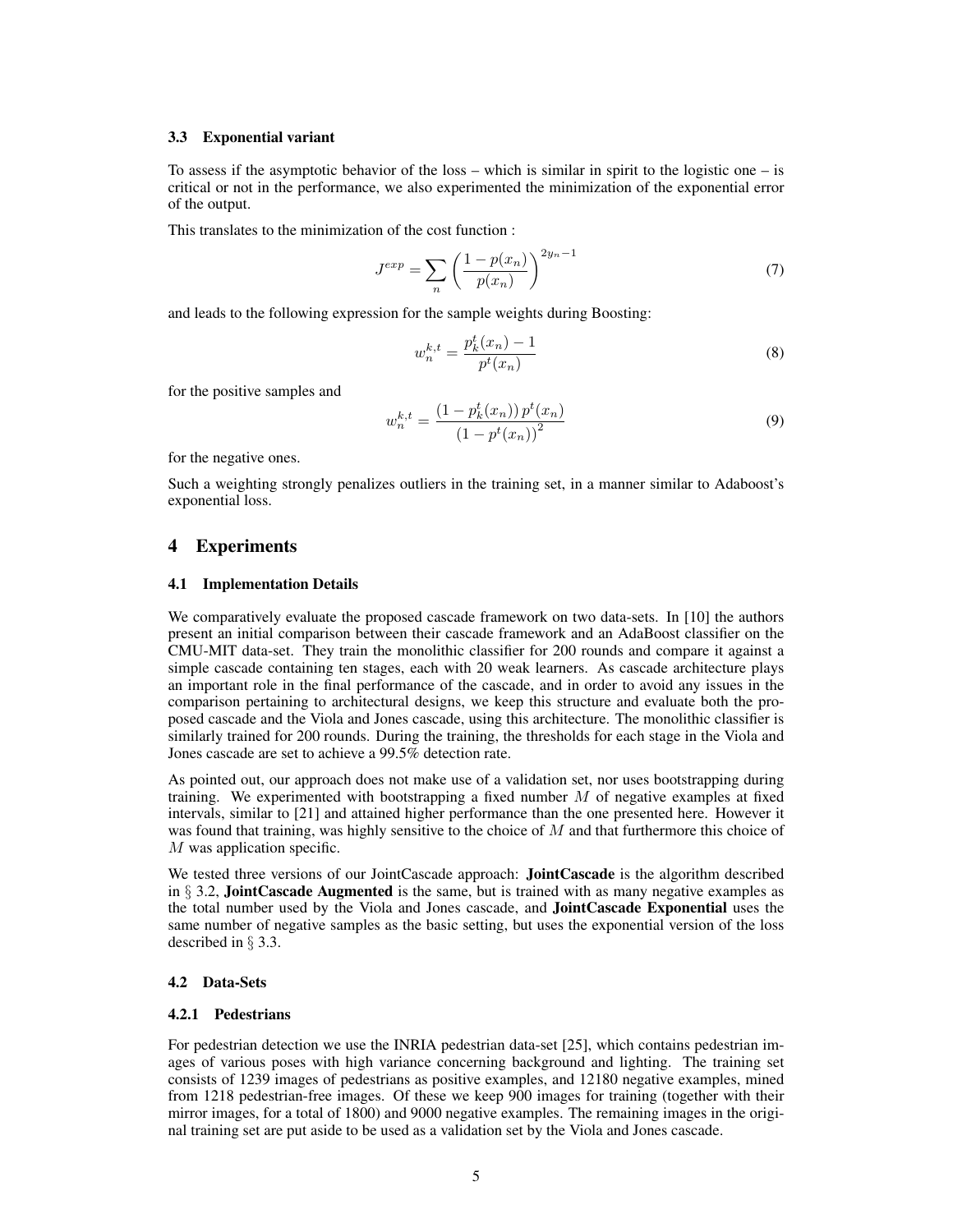As in [25] we utilize a histogram of oriented gradient to describe each image. The reader is referred to this article for implementation details of the descriptor.

The trained classifiers are then tested on a test set composed of 1126 images of pedestrians and 18120 non-pedestrian images.

## 4.2.2 Faces

For faces, we evaluate against the CMU+MIT data-set of frontal faces. We utilize the Haar-like wavelet features introduced in [10], however, for performance reasons, we sub-sample 2000 of these features at each round to be used for training.

For training we use the same data-set as that used by Viola and Jones consisting of 4916 images of faces. Of these we use 4000 (plus their mirror images) for training and set apart a further 916 (plus mirror images) for use as the validation set needed by the classical cascade approach. The negative portion of the training set is comprised of 10000 non-face images, mined randomly from non-face containing images.

In order to test the trained classifiers, we extract the 507 faces in the data-set and scale-normalize to 24x24 images, a further 12700 non-face image patches are extracted from the background of the images in the data-set. We do not perform scale search, nor do we use any form of post-processing.

## 4.2.3 Bootstrap Images

As, during training, the Viola and Jones cascade needs to bootstrap false positive examples after each stage, we randomly mine a data-set of approximately 7000 images from the web. These images have been manually inspected to ensure that they do not contain either faces or pedestrians. These images are used for bootstrapping in both sets of experiments.

## 4.3 Error rate

The evaluation on the face data-set can be seen in Figure 1. The plotted lines represent the ROC curves for the evaluated methods. The proposed methods are able to reach a level of performance on par with the Viola and Jones cascade, without the need for a validation set or bootstrapping. The log-likelihood version of our method, performs slightly better than the exponential error version.

The ROC curves for the pedestrian detection task can be seen in Figure 2. The log-likelihood version of our method significantly outperforms the Viola and Jones Cascade. The exponential error version is again slightly worse than the log-likelihood version, however this too outperforms the classical approach. Finally, as can be seen, augmenting the training data for the proposed method, leads to further improvement.

The results on the two data-sets show that the proposed methods are capable of performing on par or better than the Viola and Jones cascade, while avoiding the need for a validation set or for bootstrapping. This lack of a need for bootstrapping, further means that the training time needed is considerably smaller than in the case of the classical cascade.

## 4.4 Optimization of the evaluation order

As stated, one of the main motivations for using cascades is speed. We compare the average number of stages visited per negative example for the various methods presented.

Typically in cascade training, the thresholds and orders of the various stages must be determined during training, either by setting them in an *ad hoc* manner or by using one of the optimization schemes of the many proposed. In our case however, any decision concerning the thresholds as well as the ordering of the stages can be postponed till after training. It is easy to derive for any given detection goal, a relevant threshold  $\theta$  on the overall cascade responce. Thus we ask that  $p(x_n) > \theta$ , for an image patch to be accepted as positive. Subsequently the image patch will be rejected if the product of any subset of strong classifiers has a value smaller than  $\theta$ .

Based on this we use a greedy method to evaluate, using the original training set, the optimal order of classifiers as follows : Originally we chose as the first stage in our cascade, the classifier whose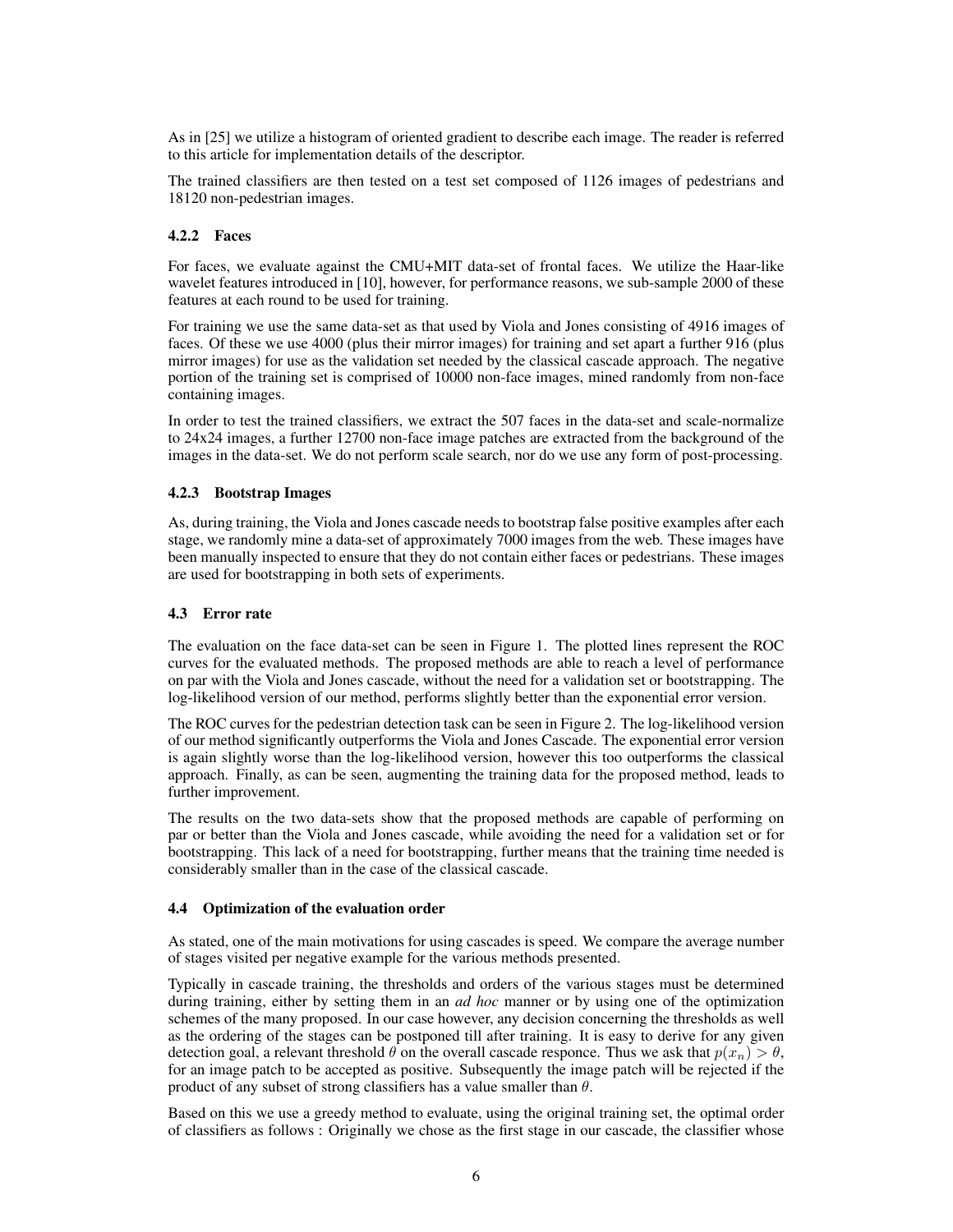

Figure 1: True-positive rate vs. false-positive rate on the face data-set for the methods proposed, AdaBoost and the Viola and Jones type cascade. The JointCascade variants are described in § 4.1. At any true-positive rate above 95%, all three methods perform better than the standard cascade. This is a particularly good result for the basic JointCascade which does not use bootstrapping during training, which would seem to be critical for such conservative regimes.



Figure 2: True-positive rate vs. false-positive rate on the pedestrian data-set for the methods proposed, AdaBoost and the Viola and Jones type cascade. All three JointCascade methods outperform the standard cascade, for regions of the false positive rate which are of practical use.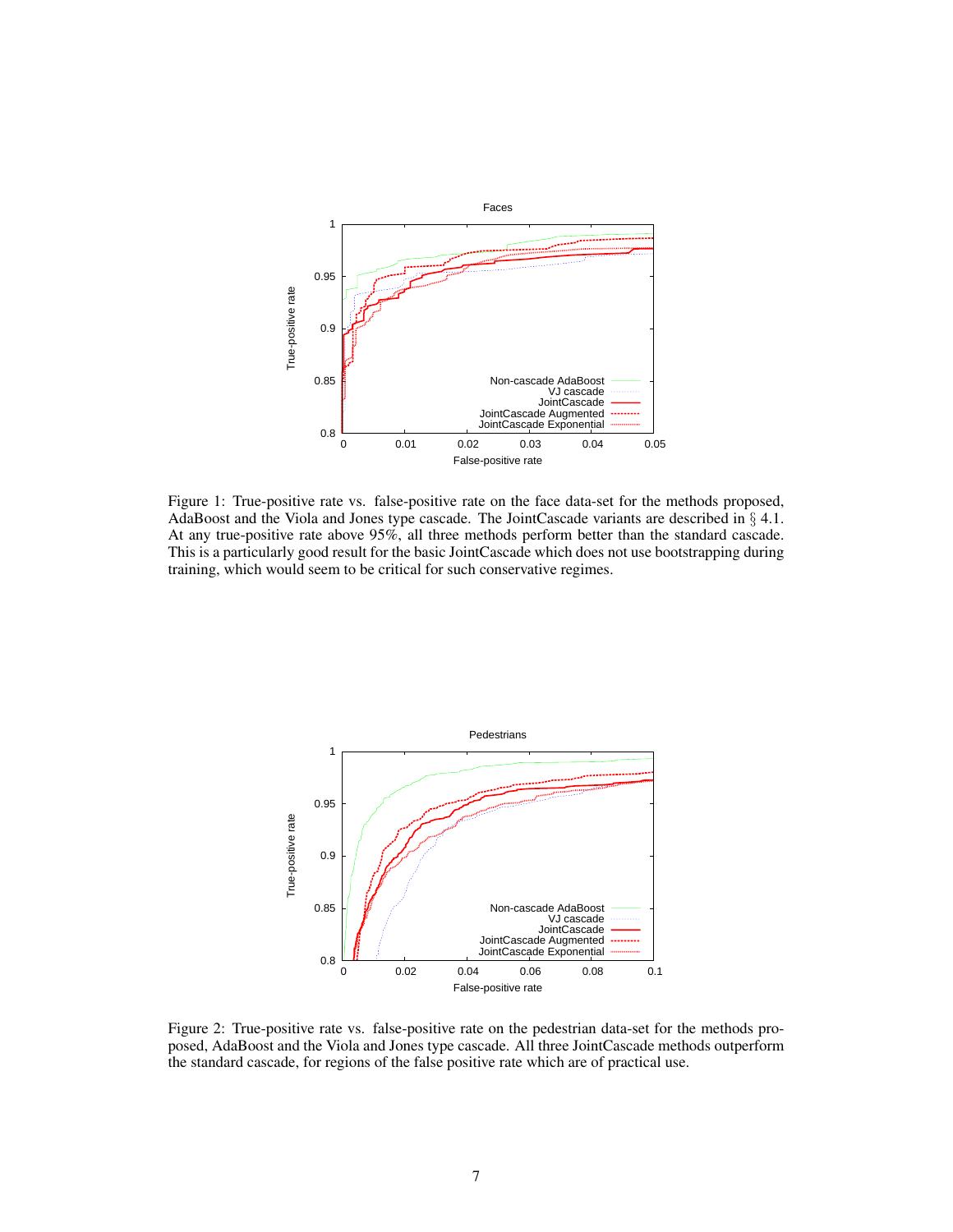Table 2: Average number of classifiers evaluated on a sample, for each method and different truepositive rates, on the two data-sets. As expected, the computational load increases with the accuracy. The JointCascade variants require marginally more operations at a fixed rate on the pedestrian population, and marginally less on the faces except at very conservative rates. This is an especially good result, given their lower false-positive rates, which should induce more computation on average.

| TP  | Computational cost (faces) |              |           |                             | Computational cost (pedestrians) |              |           |                             |
|-----|----------------------------|--------------|-----------|-----------------------------|----------------------------------|--------------|-----------|-----------------------------|
|     | V.                         | JointCascade |           | JointCascade   JointCascade | VJ                               | JointCascade |           | JointCascade   JointCascade |
|     |                            |              | Augmented | Exponential                 |                                  |              | Augmented | Exponential                 |
| 95% | $\frac{35}{2}$             | 1.49         | 1.62      | 1.69                        | 2.27                             | 2.58         | 2.66      | 2.93                        |
| 90% | .21                        | 1.18         | 1.31      | 1.25                        | 1.93                             | 2.04         | 1.94      | 2.21                        |
| 86% | $1.13$ <sup>+</sup>        | 1.09         | 1.18      | 1.11                        | 1.56                             | 1.79         | 1.71      | 1.81                        |
| 82% | l.10                       | 1.04         | 1.12      | 1.07                        | 1.38                             | 1.49         | 1.59      | 1.52                        |
| 78% | .07                        | 1.03         | 1.09      | 1.04                        | 1.30                             | 1.37         | 1.48      | 1.39                        |

reponse is smaller than  $\theta$  for the largest number of negative examples. We then iteratively add to the order of the cascade, that classifier which leads to a response smaller than  $\theta$  for the most negative examples, when multiplied with the aggregated response of the stages already ordered in the cascade.

As stated this ordering of the cascade stages is computed using the training set. We then measure the speed of our ordered cascade on the same test sets as above, as shown on Table 2. As can be seen, in the case of the face dataset, in almost all cases our approach is actually faster during scanning than the classical Viola and Jones approach. When the augmented dataset is used however this speed advantage is lost, there is a thus a trade-off between performance and speed, as is to be expected. The speed of our JointCascade approach on the pedestrian data-set is marginally worst than that of Viola and Jones, which is due to the lower false-positive rates.

# 5 Conclusion

We have presented a new criterion to train a cascade of classifiers in a joint manner. This approach has a clear probabilistic interpretation as a noisy-AND, and leads to a global decision criterion which avoids thresholding classifiers individually, and can exploit independence in the classifier response amplitudes.

This method avoids the need for picking multiple thresholds and the requirement for additional validation data. It allows to easily fix the final performance without the need for re-training. Finally, we have demonstrated that it reaches state-of-the-art performance on standard data sets, without the need for bootstrapping.

This approach is very promising as a general framework to build adaptive detection techniques. It could easily be extended to hierarchical approaches instead of simple cascade, hence could be used for latent poses richer than location and scale.

Finally, the reduction of the computational cost itself could be addressed in a more explicit manner than the optimization of the order presented in  $\S 4.4$ . We are investigating a dynamic approach where the same criterion is used to allocate weak learners adaptively among the classifiers. This could be combined with a loss function explicitly estimating the expected computation cost of detection, hence providing an incentive for early rejection of more samples in the cascade.

## Acknowledgments

We thank the anonymous reviewers for their helpful comments. This work was supported by the European Community's Seventh Framework Programme FP7 - Challenge 2 - Cognitive Systems, Interaction, Robotics - under grant agreement No 247022 - MASH.